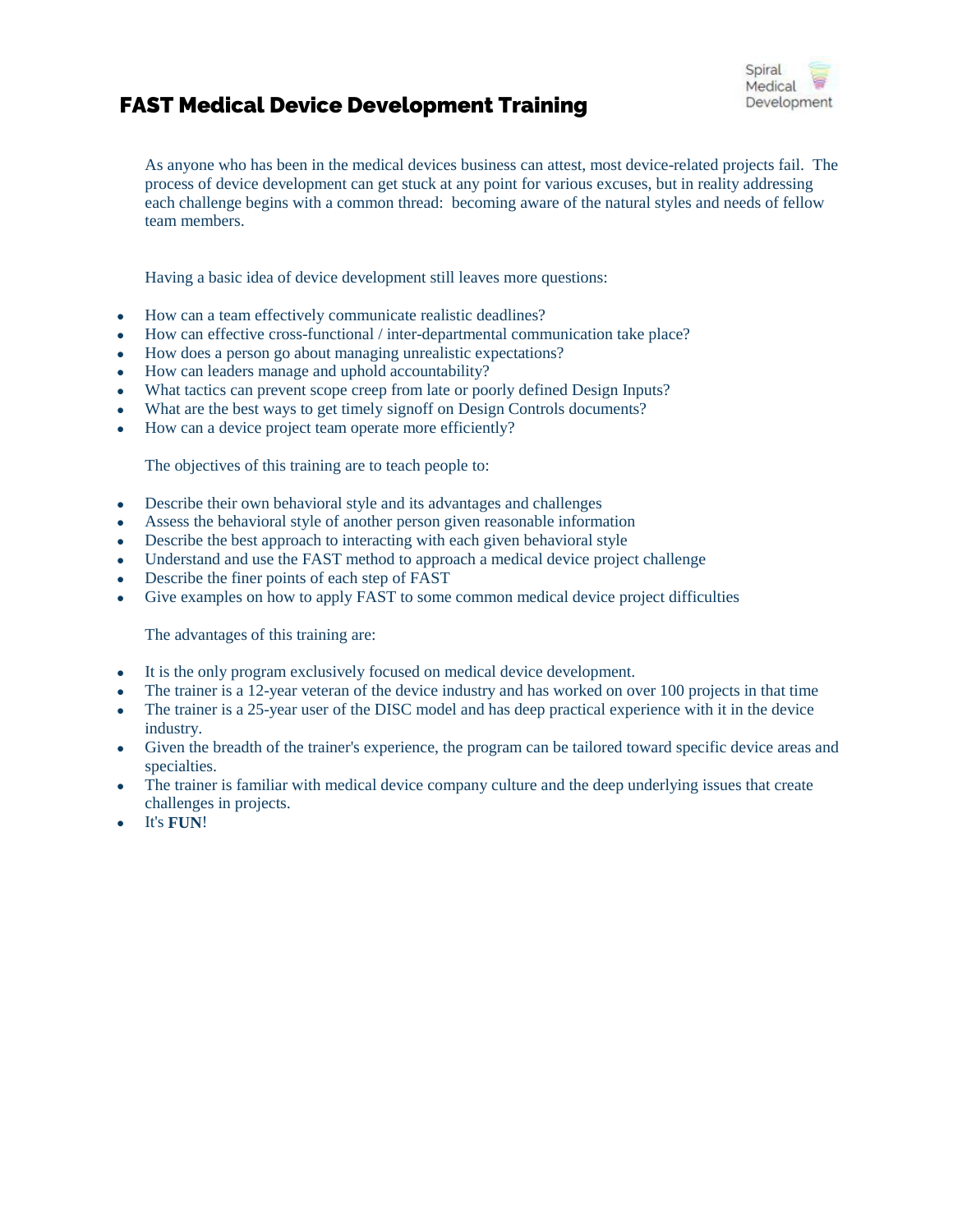

#### **The Medical Device Development Process**

A typical medical device development process (see figure below) generally has the same series of steps and milestones. The naming and specifics of each section can vary by company and what system that company is using to manage its portfolio and development. The Stage-Gate® Process (Stage-Gate International) and the Project Management Processes (Project Management Institute) (PMI), for example, name each step differently than in the figure but all of the basic components are present.

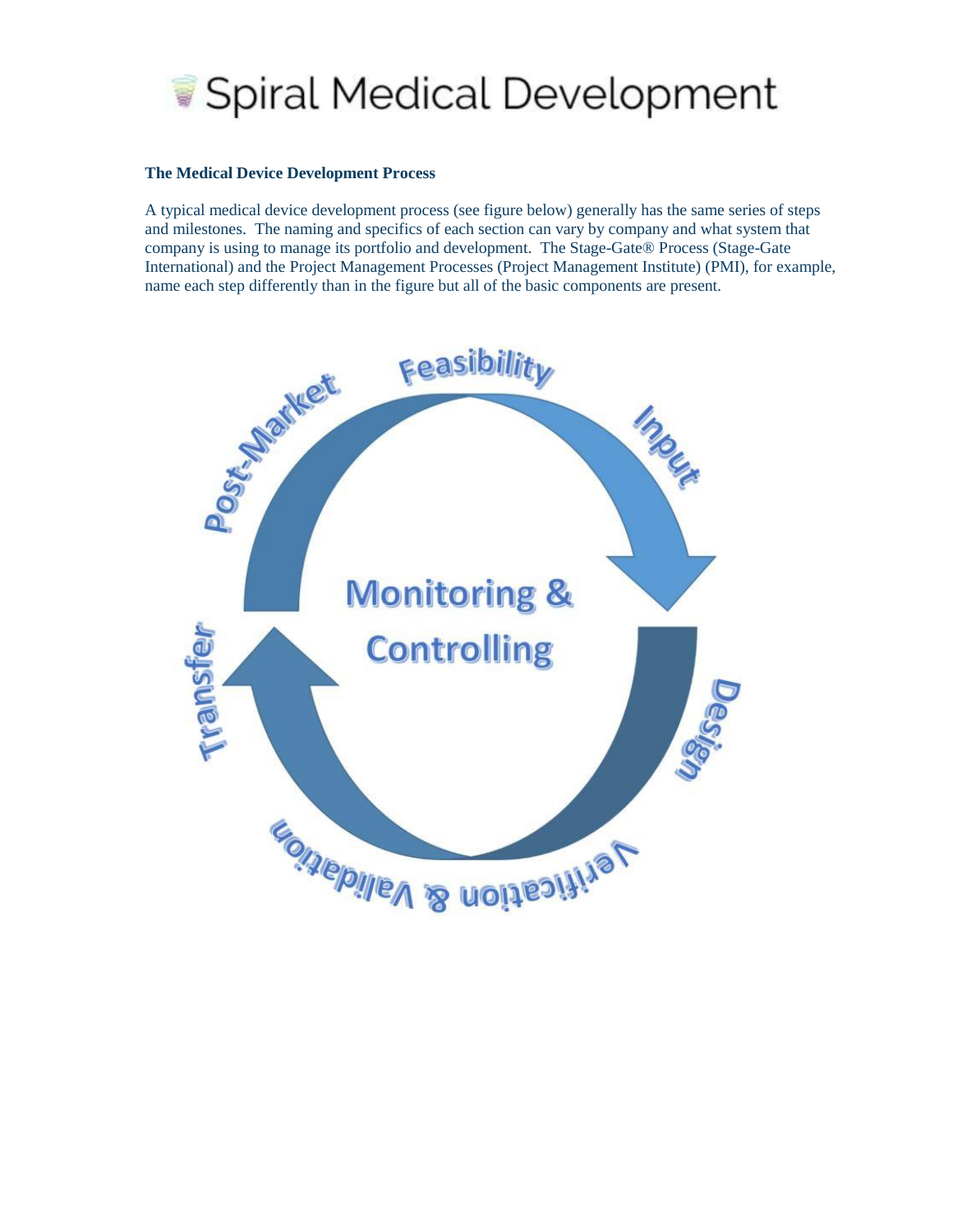

Laying out the process allows insight into some common challenges for each stage. A few examples that many are familiar with are given in the table below, which is far from all-inclusive.

# **Common Challenges in Medical Device Development Projects**

| <b>Process Stage</b>                          | <b>Other Names</b>                        | <b>Typical Challenges</b>                                                                                                                                                                                                                                           |
|-----------------------------------------------|-------------------------------------------|---------------------------------------------------------------------------------------------------------------------------------------------------------------------------------------------------------------------------------------------------------------------|
| Feasibility                                   | <b>Project Initiation</b>                 | ٠<br>Disagreements over IP between company and university<br>Management fails to buy into project<br>Limited resources especially key stakeholders i.e. Regulatory                                                                                                  |
| <b>Input</b>                                  | <b>Project Planning</b>                   | ٠<br>Management demands accurate budget/timeline before project requirements are<br>set<br>Underestimation of tasks, resources, budgets, schedules by stakeholders not doing<br>the work<br>Crucial prospective team members unavailable for the project            |
| <b>Design</b>                                 | Project Planning and<br><b>Definition</b> | Disagreements over task planning<br>Meeting poorly set time, cost, and quality requirements in previous phase<br>Schedule delays from poorly categorized inputs in last phase                                                                                       |
| <b>Verification &amp;</b><br>Validation       | Project Execution                         | Slow clinical trial enrollment delaying project (also pre-market clinical data may<br>not be present)<br>Resistance to building in project, product, vendor safeguards<br>Additional scope demands from stakeholders                                                |
| <b>Transfer</b>                               | <b>Design Transfer</b>                    | ٠<br>Underestimation of tasks, resources, budgets, schedules by project team for<br>manufacturing engineers who will make the product<br>Poor communication and interfacing with Operations<br>Misunderstanding purposes of crucial documents (DHF, DMR, DHR, etc.) |
| Post-Market                                   | Commercial Phase                          | Inaccurate estimation of launch budget<br>Resistance to maximizing publicity through diverse media<br>Obscure and poorly communicated changes from Medical and Regulatory Affairs                                                                                   |
| <b>Monitoring &amp;</b><br><b>Controlling</b> | Quality Assurance & Quality<br>Control    | Lack of QA resources at critical times<br>Quality requirements not communicated on time<br>Poor (or no) systems to define project and personnel performance                                                                                                         |

The challenges in the table above have two common elements:

- They cannot be solved through superior knowledge of device development or technical expertise.
- Superior experience can help but is unlikely to fully mitigate them.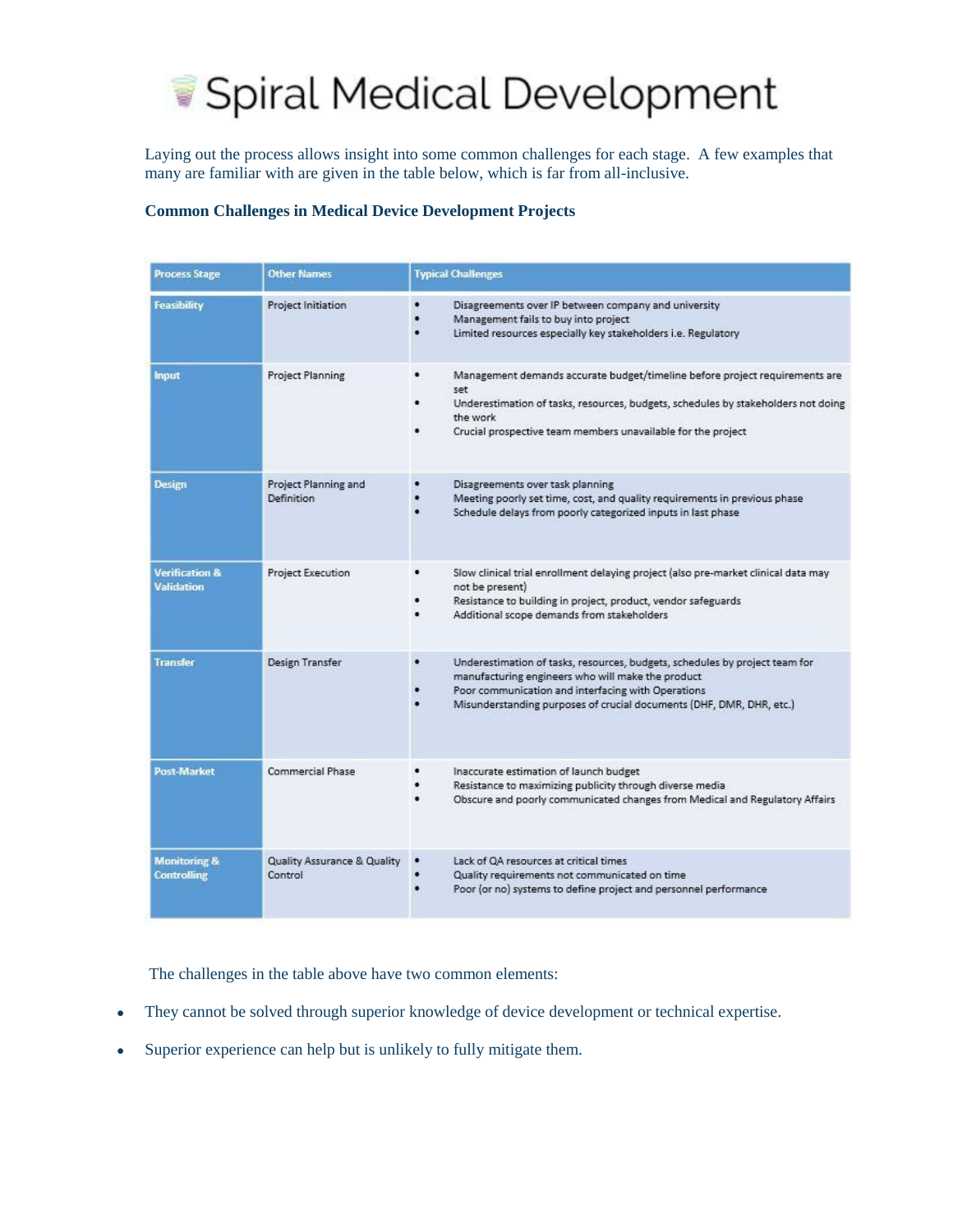# Spiral Medical Development

It thus becomes necessary to apply a method and a model to attack these challenges. Though each associated problem that arises during medical device development is unique and will have its own specifics, the model and method allow for a starting point which should lead to a unique solution when applied:



## **The DISC Model**

The model used to meet these needs comes from the DISC system of behavioral styles which is then applied to teach people how to tackle the device life cycle. DISC is a validated behavioral style model with a long history of application in a business setting. In addition to the standard DISC principles which designate four primary styles along with combinations, modern adjustments to the presentation methodology are incorporated to increase retention by trainees. This is the first time this format of the model has been adapted specifically for medical device companies and their unique unmet needs.



Birds are used as a mnemonic device in place of hard-to-remember terms to describe the major behavioral styles in the DISC system. When participants understand their own behavioral styles which are determined through a pre-course survey, they are then instructed on the differences between them and how to relate to each one. No one style is superior or more beneficial, but styles can be over or underutilized as well as imposed on fellow coworkers and direct reports. The nature of how this creates difficulties elucidates the pathway to better communication and avoidance of some unnecessary interpersonal conflict.

While the DISC Model is extremely enriching for its insights into human behavior and understanding the actions of coworkers, managers, and stakeholders, it does not describe a direct method for use in the workplace. For this, a method of application incorporating DISC is necessary. The method, in conjunction with insights from DISC, allows the team to address the process of medical device development and its associated challenges.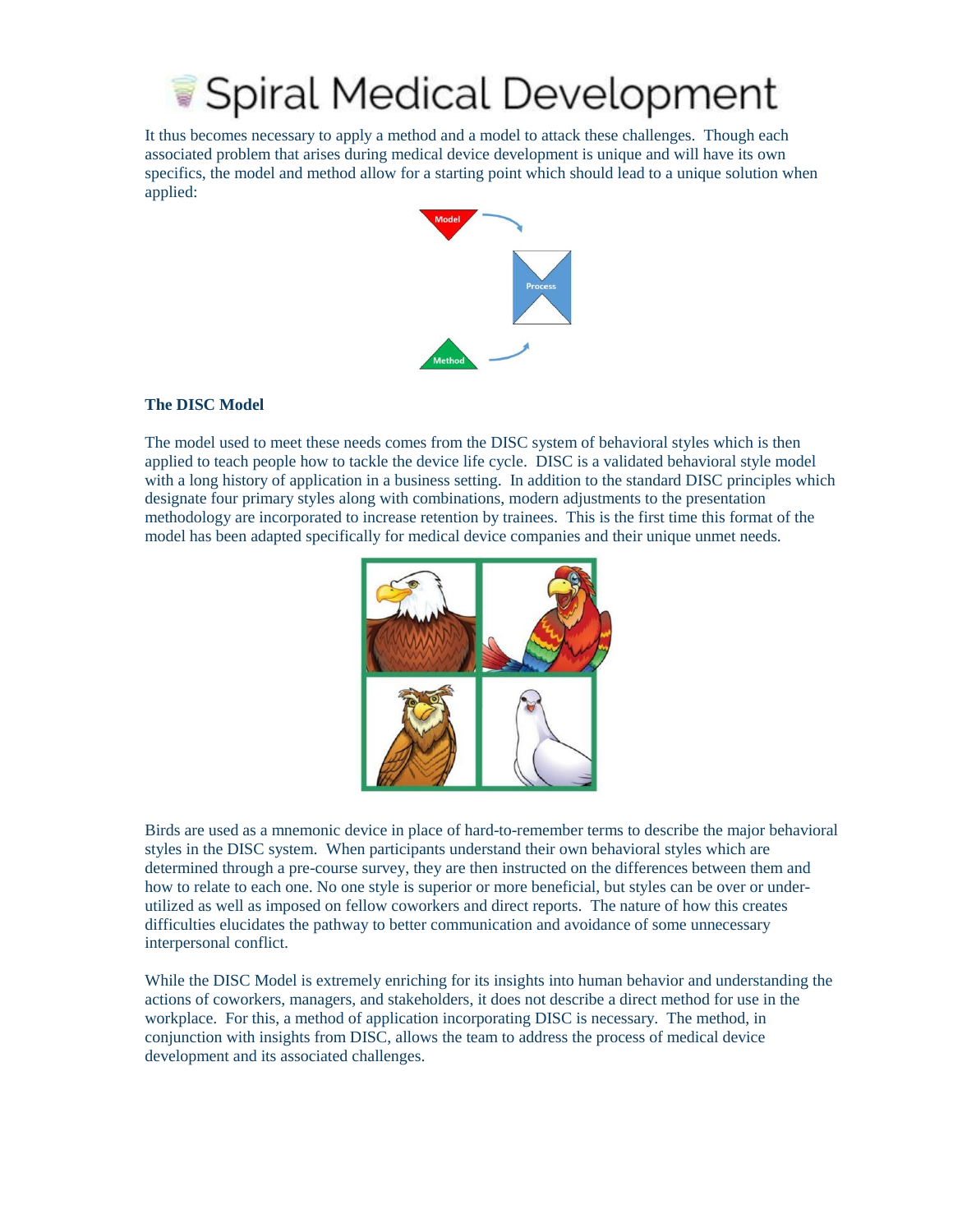

### **The FAST Method**

The FAST method is an easily remembered and incorporated application of the DISC Model which has been synthesized from the best practices in consultative selling, principled negotiation skillsets, and conflict management. Like the modification to the DISC Model which uses a mnemonic device to make it more accessible, the FAST method streamlines several methods and combines them into something applicable to medical device projects and associated challenges. Teaching this method to the trainees completes their toolbox of model, method, and process and better prepares them to deal with their daily challenges "FASTer".

FAST uses four steps to approach a challenge which involves personality and style differences on a project team.



The stunning simplicity of the steps hides their deep layers of technique and applicative learning. Training on the DISC Model includes a how-to on the first step of FAST, which is necessary to begin the method. What is not evident, however, is the specific art of asking and uncovering needs via candid connection, concern, and a forthright interview process taught as part of the method. Showing and demonstrating ideas as a next step in the method is also not an innate behavior if done as an honest extension of FAST. It requires principled negotiation and empathy, always with behavioral style in mind. Taking action too can be a more complex process than thought, because as any medical device professional would know, it requires verification and/or validation. Overall, the application of the method takes practice and experience to become better at it, but it can yield preliminary results quite quickly.

### **Training Participants**

Spiral Medical development conducts training for medical device professionals at all levels of proficiency and experience. This particular training material is geared toward the following professionals:

- Medical device project team members of any department with basic knowledge of Design Controls, Regulatory requirements, and QA/QC procedures (3+ years of experience)
- Project Managers that seek to enhance their relational skills
- Functional Managers seeking to improve team communication
- Project teams that wish to increase efficiency and better their relationship with Management and each other
- Organizational change agents that desire clearer organizational communication